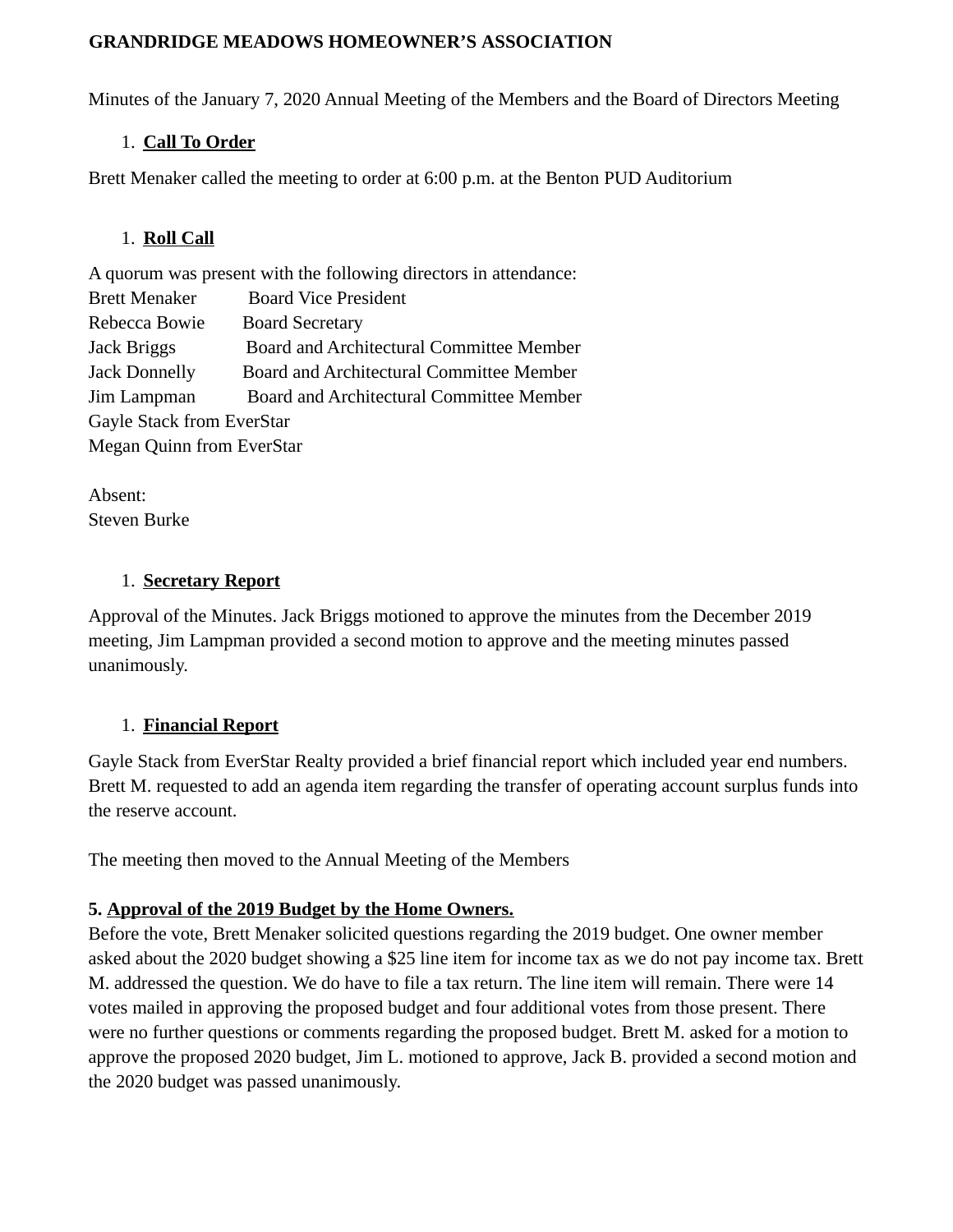## **6. Election of Board Members.**

There were 14 ballots mailed in approving the seven proposed director positions for 2020. There were no additional volunteers to run for office and no "write ins". There were four additional votes by hand from those present, for a total of 18 votes in favor. Jack B. motioned to elect the existing board with the addition of Dale V., Rebecca B. provided a second motion and the seven director positions for 2020 were approved unanimously.

### **7. Additional Comments**

Brett M. solicited for comments before closing the Meeting of the Members. There was a report of dumping which occurred on the railroad property of 3 truck loads of tumble weeds. Images were captured on the resident's home security camera. The resident will work with the ACC to see if the truck can be identified from the images. Jim L. suggested the HOA place a "no dumping" sign on the RR land. Jim L. will look into the signs and provide info for review/decision at next BOD meeting. Jack B. suggested contacting the RR to ask them to put a sign up.

Jack B. motioned to adjourn the Meeting of the Members, Jim L. provided a second and the meeting adjourned at 6:24 p.m.

**The Board of Directors Meeting commenced**. The November 2019 meeting minutes were already approved and Gayle S. already provided the financial report.

**1. Continuation of Financial Report**. After a brief discussion, Jack B. motioned to transfer \$5,000 from the operating account into the reserve account, Brett M. provided a second and the motion was passed unanimously.

# **2. Architectural Control Committee Report**

Jim L. reported that the ACC signed a new contract with TLC Landscape Management to provide the HOA landscape needs again for 2020. TLC provided the best bid. It was noted that the landscape budget was inadvertently priced under budget but funds under landscape repairs will cover this error. Jack B. reported that the fences in the common walkways need staining. The ACC will get bids to stain the fences, and this will be discussed at the next meeting.

# **3. Old Business**

New resident welcome pack. Rebecca B. reported that EverStar already provides all new residents with a welcome letter explaining who EverStar Realty is, and how to pay yearly member dues. In addition, they provide copies of the Declaration of Covenants, Conditions and Restrictions (CCRs), the Bylaws, and the Policy for Evaluating Rental Requests. Rebecca suggested we provided a nice welcome letter and the \$25 Lowe's gift card.